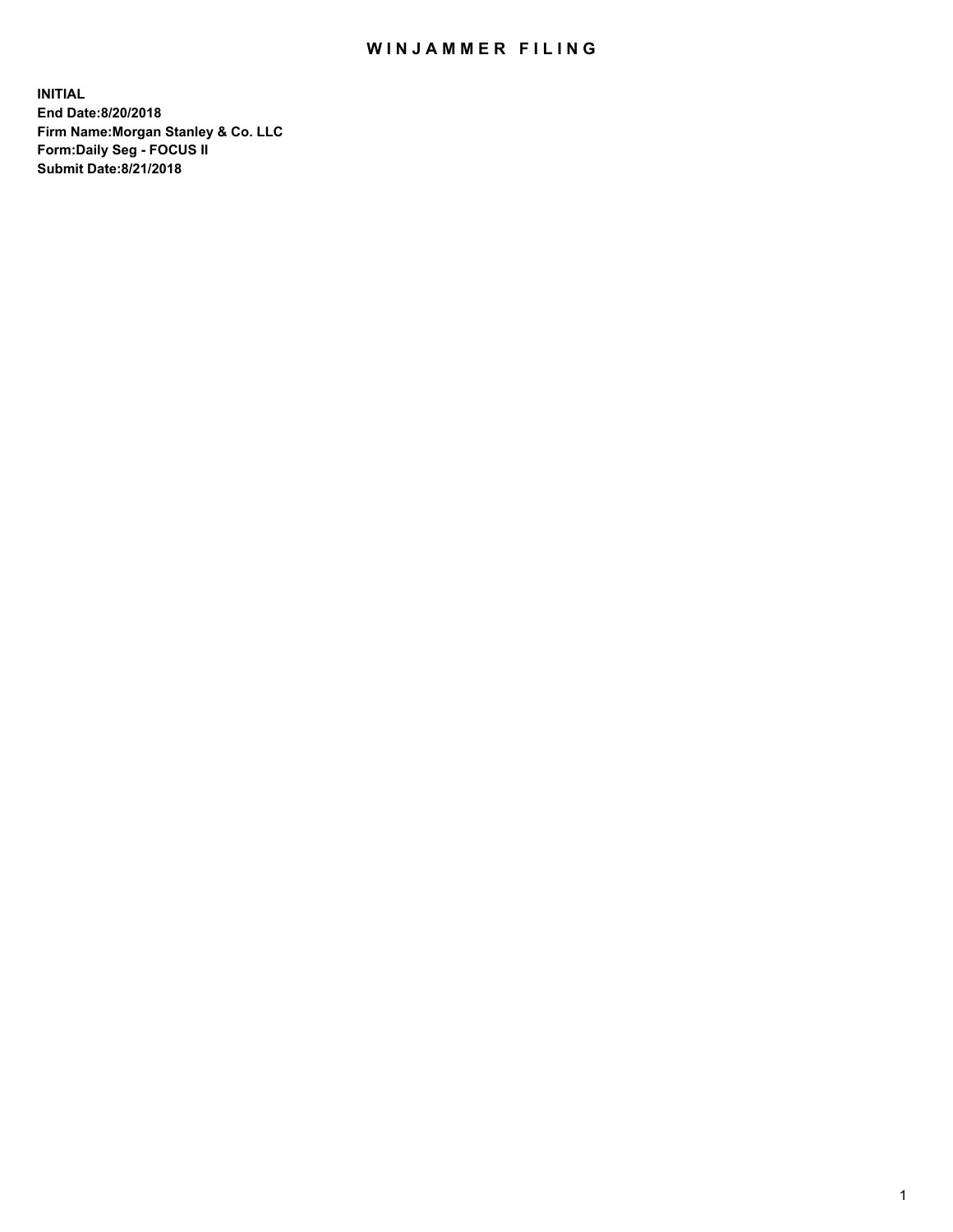**INITIAL End Date:8/20/2018 Firm Name:Morgan Stanley & Co. LLC Form:Daily Seg - FOCUS II Submit Date:8/21/2018 Daily Segregation - Cover Page**

| Name of Company                                                                                                                                                                                                                                                                                                                | Morgan Stanley & Co. LLC                               |
|--------------------------------------------------------------------------------------------------------------------------------------------------------------------------------------------------------------------------------------------------------------------------------------------------------------------------------|--------------------------------------------------------|
| <b>Contact Name</b>                                                                                                                                                                                                                                                                                                            | <b>Ikram Shah</b>                                      |
| <b>Contact Phone Number</b>                                                                                                                                                                                                                                                                                                    | 212-276-0963                                           |
| <b>Contact Email Address</b>                                                                                                                                                                                                                                                                                                   | lkram.shah@morganstanley.com                           |
| FCM's Customer Segregated Funds Residual Interest Target (choose one):<br>a. Minimum dollar amount: ; or<br>b. Minimum percentage of customer segregated funds required:% ; or<br>c. Dollar amount range between: and; or<br>d. Percentage range of customer segregated funds required between:% and%.                         | 280,000,000<br><u>0</u><br><u>0 0</u><br>0 Q           |
| FCM's Customer Secured Amount Funds Residual Interest Target (choose one):<br>a. Minimum dollar amount: ; or<br>b. Minimum percentage of customer secured funds required:%; or<br>c. Dollar amount range between: and; or<br>d. Percentage range of customer secured funds required between:% and%.                            | 140,000,000<br><u>0</u><br><u>00</u><br>0 <sub>0</sub> |
| FCM's Cleared Swaps Customer Collateral Residual Interest Target (choose one):<br>a. Minimum dollar amount: ; or<br>b. Minimum percentage of cleared swaps customer collateral required:% ; or<br>c. Dollar amount range between: and; or<br>d. Percentage range of cleared swaps customer collateral required between:% and%. | 92,000,000<br><u>0</u><br><u>00</u><br>0 <sup>0</sup>  |

Attach supporting documents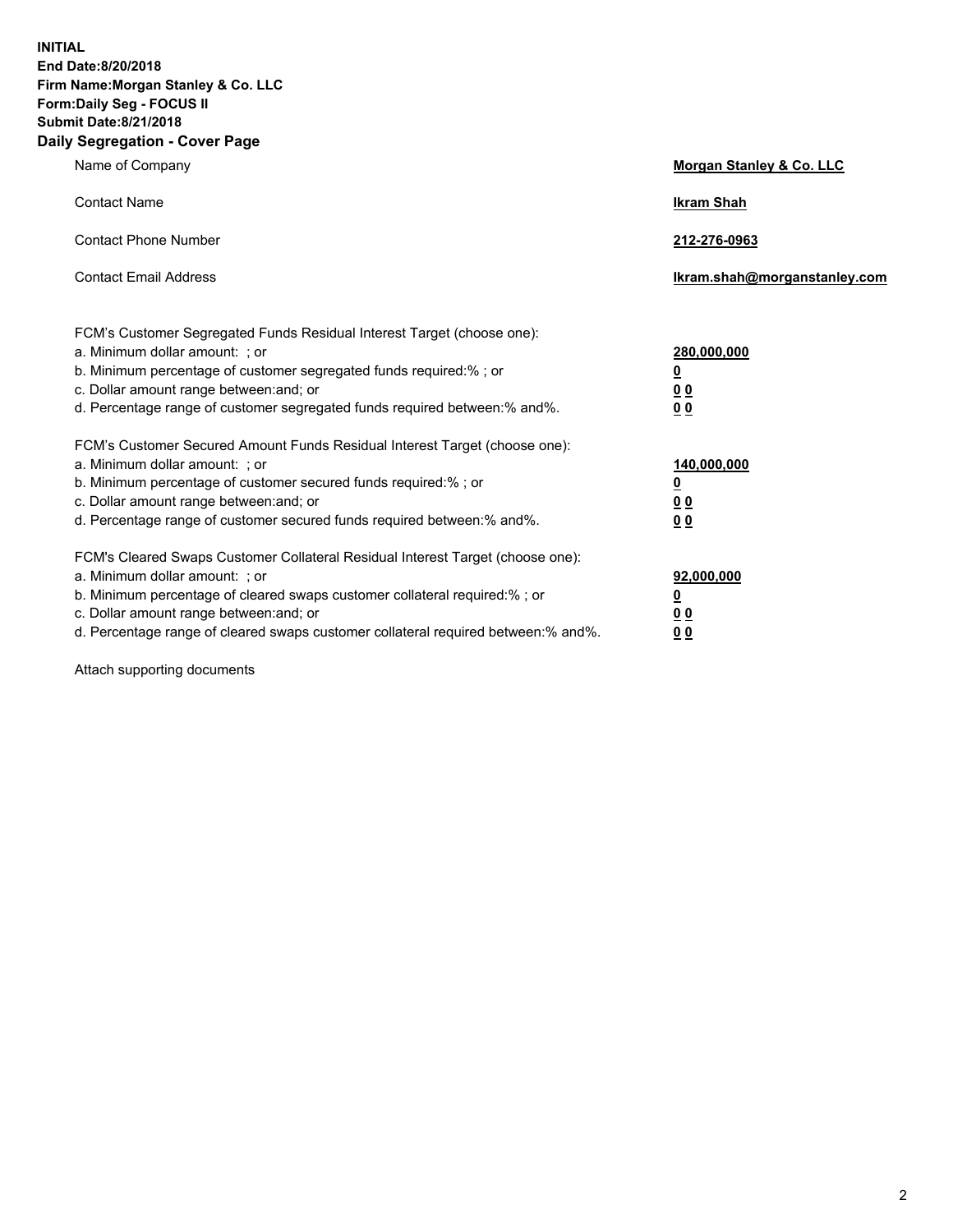## **INITIAL End Date:8/20/2018 Firm Name:Morgan Stanley & Co. LLC Form:Daily Seg - FOCUS II Submit Date:8/21/2018**

## **Daily Segregation - Secured Amounts**

|     | Foreign Futures and Foreign Options Secured Amounts                                                        |                                                  |
|-----|------------------------------------------------------------------------------------------------------------|--------------------------------------------------|
|     | Amount required to be set aside pursuant to law, rule or regulation of a foreign                           | $0$ [7305]                                       |
|     | government or a rule of a self-regulatory organization authorized thereunder                               |                                                  |
| 1.  | Net ledger balance - Foreign Futures and Foreign Option Trading - All Customers                            |                                                  |
|     | A. Cash                                                                                                    | 3,703,034,622 [7315]                             |
|     | B. Securities (at market)                                                                                  | 2,298,289,900 [7317]                             |
| 2.  | Net unrealized profit (loss) in open futures contracts traded on a foreign board of trade                  | -698,274,449 [7325]                              |
| 3.  | Exchange traded options                                                                                    |                                                  |
|     | a. Market value of open option contracts purchased on a foreign board of trade                             | 38,743,784 [7335]                                |
|     | b. Market value of open contracts granted (sold) on a foreign board of trade                               | -30,717,333 [7337]                               |
| 4.  | Net equity (deficit) (add lines 1.2. and 3.)                                                               | 5,311,076,524 [7345]                             |
| 5.  | Account liquidating to a deficit and account with a debit balances - gross amount                          | 289,684,709 [7351]                               |
|     | Less: amount offset by customer owned securities                                                           | <u>-288,785,771</u> [7352] <u>898,938</u> [7354] |
| 6.  | Amount required to be set aside as the secured amount - Net Liquidating Equity                             | 5,311,975,462 [7355]                             |
|     | Method (add lines 4 and 5)                                                                                 |                                                  |
| 7.  | Greater of amount required to be set aside pursuant to foreign jurisdiction (above) or line<br>6.          | 5,311,975,462 [7360]                             |
|     | FUNDS DEPOSITED IN SEPARATE REGULATION 30.7 ACCOUNTS                                                       |                                                  |
| 1.  | Cash in banks                                                                                              |                                                  |
|     | A. Banks located in the United States                                                                      | 759,929,506 [7500]                               |
|     | B. Other banks qualified under Regulation 30.7                                                             | 475,566,888 [7520] 1235496394                    |
|     |                                                                                                            | [7530]                                           |
| 2.  | <b>Securities</b>                                                                                          |                                                  |
|     | A. In safekeeping with banks located in the United States                                                  | 70,434,039 [7540]                                |
|     | B. In safekeeping with other banks qualified under Regulation 30.7                                         | 0 [7560] 70434039 [7570]                         |
| 3.  | Equities with registered futures commission merchants                                                      |                                                  |
|     | A. Cash                                                                                                    | 6,172,989 [7580]                                 |
|     | <b>B.</b> Securities                                                                                       | $0$ [7590]                                       |
|     | C. Unrealized gain (loss) on open futures contracts                                                        | 2,368,577 [7600]                                 |
|     | D. Value of long option contracts                                                                          | $0$ [7610]                                       |
|     | E. Value of short option contracts                                                                         | 0 [7615] 8541566 [7620]                          |
| 4.  | Amounts held by clearing organizations of foreign boards of trade                                          |                                                  |
|     | A. Cash                                                                                                    | $0$ [7640]                                       |
|     | <b>B.</b> Securities                                                                                       | $0$ [7650]                                       |
|     | C. Amount due to (from) clearing organization - daily variation                                            | $0$ [7660]                                       |
|     | D. Value of long option contracts                                                                          | $0$ [7670]                                       |
|     | E. Value of short option contracts                                                                         | 0 [7675] 0 [7680]                                |
| 5.  | Amounts held by members of foreign boards of trade                                                         |                                                  |
|     | A. Cash                                                                                                    | 2,660,925,868 [7700]                             |
|     | <b>B.</b> Securities                                                                                       | 2,227,855,861 [7710]                             |
|     | C. Unrealized gain (loss) on open futures contracts                                                        | -700,643,026 [7720]                              |
|     | D. Value of long option contracts                                                                          | 38,743,784 [7730]                                |
|     | E. Value of short option contracts                                                                         | -30,717,333 [7735] 4196165154                    |
|     |                                                                                                            | $[7740]$                                         |
| 6.  | Amounts with other depositories designated by a foreign board of trade                                     | $0$ [7760]                                       |
| 7.  | Segregated funds on hand                                                                                   | $0$ [7765]                                       |
| 8.  | Total funds in separate section 30.7 accounts                                                              | 5510637153 [7770]                                |
| 9.  | Excess (deficiency) Set Aside for Secured Amount (subtract line 7 Secured Statement<br>Page 1 from Line 8) | 198661691 [7380]                                 |
| 10. | Management Target Amount for Excess funds in separate section 30.7 accounts                                | 140,000,000 [7780]                               |

11. Excess (deficiency) funds in separate 30.7 accounts over (under) Management Target **58,661,691** [7785]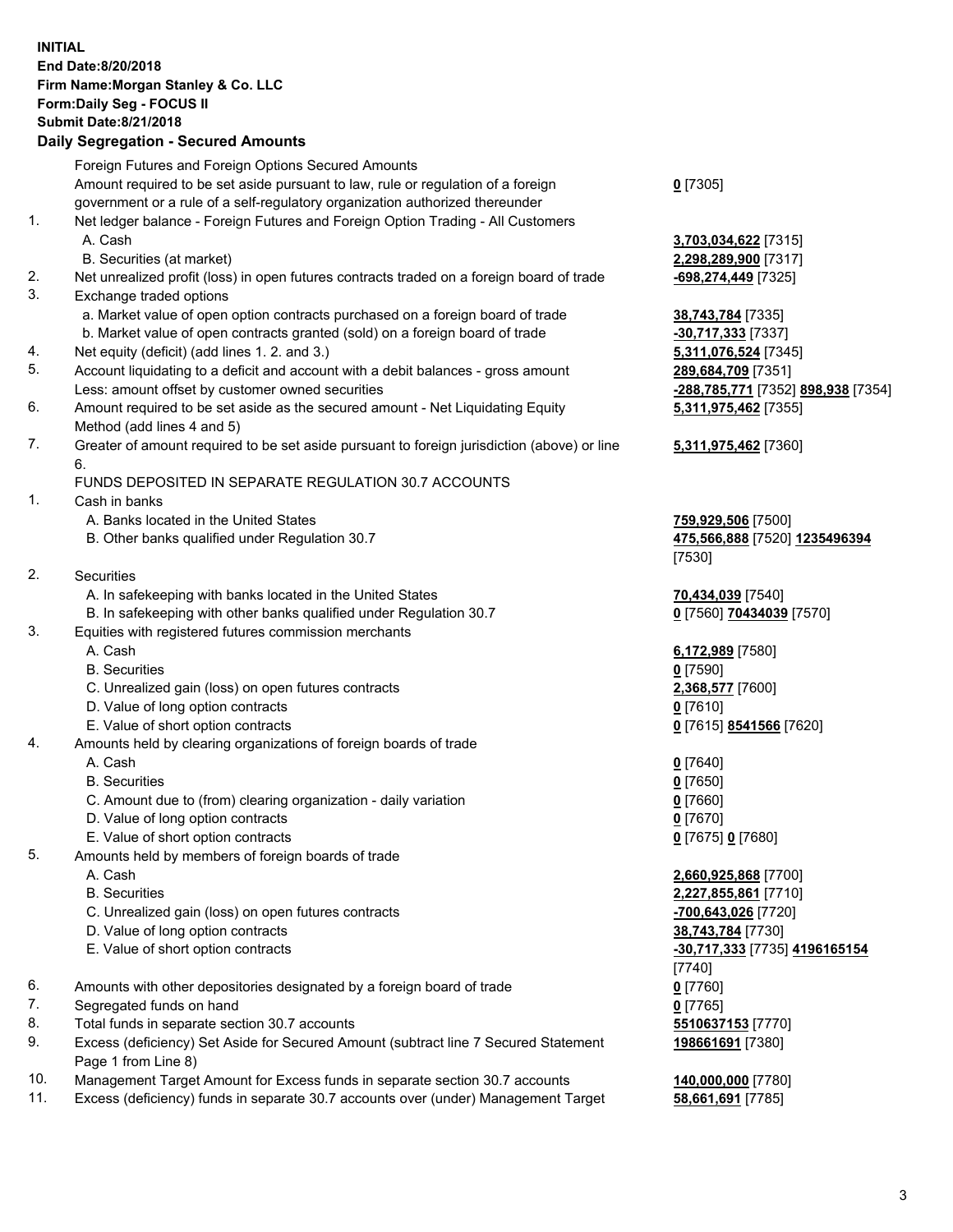**INITIAL End Date:8/20/2018 Firm Name:Morgan Stanley & Co. LLC Form:Daily Seg - FOCUS II Submit Date:8/21/2018 Daily Segregation - Segregation Statement** SEGREGATION REQUIREMENTS(Section 4d(2) of the CEAct) 1. Net ledger balance A. Cash **11,052,983,048** [7010] B. Securities (at market) **6,144,729,438** [7020] 2. Net unrealized profit (loss) in open futures contracts traded on a contract market **240,930,102** [7030] 3. Exchange traded options A. Add market value of open option contracts purchased on a contract market **412,301,830** [7032] B. Deduct market value of open option contracts granted (sold) on a contract market **-480,398,969** [7033] 4. Net equity (deficit) (add lines 1, 2 and 3) **17370545449** [7040] 5. Accounts liquidating to a deficit and accounts with debit balances - gross amount **253,257,222** [7045] Less: amount offset by customer securities **-252,154,509** [7047] **1102713** [7050] 6. Amount required to be segregated (add lines 4 and 5) **17371648162** [7060] FUNDS IN SEGREGATED ACCOUNTS 7. Deposited in segregated funds bank accounts A. Cash **5,357,968,766** [7070] B. Securities representing investments of customers' funds (at market) **0** [7080] C. Securities held for particular customers or option customers in lieu of cash (at market) **564,079,450** [7090] 8. Margins on deposit with derivatives clearing organizations of contract markets A. Cash **6,166,274,948** [7100] B. Securities representing investments of customers' funds (at market) **0** [7110] C. Securities held for particular customers or option customers in lieu of cash (at market) **5,580,649,988** [7120] 9. Net settlement from (to) derivatives clearing organizations of contract markets **90,659,813** [7130] 10. Exchange traded options A. Value of open long option contracts **412,301,830** [7132] B. Value of open short option contracts **-480,398,969** [7133] 11. Net equities with other FCMs A. Net liquidating equity **12,497,229** [7140] B. Securities representing investments of customers' funds (at market) **0** [7160] C. Securities held for particular customers or option customers in lieu of cash (at market) **0** [7170] 12. Segregated funds on hand **0** [7150] 13. Total amount in segregation (add lines 7 through 12) **17704033055** [7180] 14. Excess (deficiency) funds in segregation (subtract line 6 from line 13) **332384893** [7190] 15. Management Target Amount for Excess funds in segregation **280,000,000** [7194] **52,384,893** [7198]

16. Excess (deficiency) funds in segregation over (under) Management Target Amount Excess